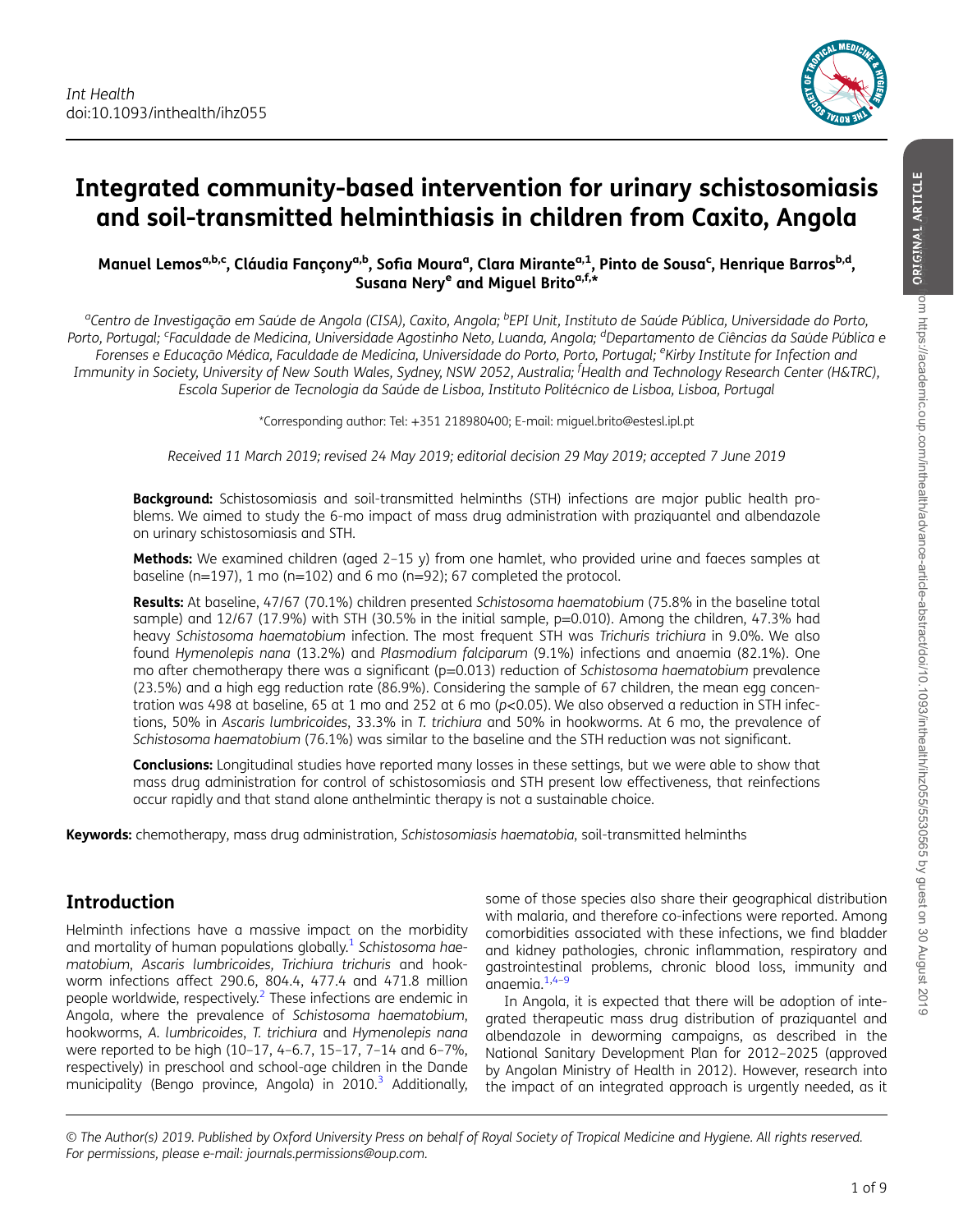<span id="page-1-0"></span>could help to clarify key aspects such as behavioural change related to health education, clean water provision, environmental sanitation and programme control adherence, which would help to improve these interventions.

Here, we investigated the 6-mo impact of a communitybased integrated therapeutic intervention with praziquantel, albendazole and Coartem (if tested positive for malaria), in the reinfection of schistosomiasis, geohelminths and malaria and in the occurrence of anaemia.

# Materials and methods

### Study site

We conducted this investigation in Cabungo, one hamlet of the study area of Centro de Investigação em Saúde de Angola (CISA), located in the Dande municipality (Bengo, northern Angola). The structure, dynamics and geographical distribution of the population of this area are monitored by the Health and Demographic Surveillance System, previously described by Costa and coworkers[.10](#page-8-0) The initial list provided by Demographic Health Survey consisted of 824 inhabitants, including 364 children aged 2–15 y. The research team integrated two DHS technicians and updated the list of children during the baseline, identifying 209 (57.4%) children present, who were all invited and participated in the study.

#### Study design, participants and data collection

This was an interventive prospective study, conducted between December 2012 and December 2013. Cabungo was selected by convenience, based on the high rates of schistosomiasis.<sup>[4](#page-8-0)</sup> On the first day of the baseline, the study team went from house to house to identify and invite children aged 2–15 y and to distribute containers for sample faeces. On the second day, the population was concentrated in a designated place for a previously arranged community meeting, where we collected all urine, faeces and blood samples, applied the questionnaire with signed consent and administered the drugs. During the two follow-ups, we met participants at the same designated place. Six mo after the second follow-up, the team returned to the participants' homes to inquire about reasons for nonadherence. Trained field workers conducted the questionnaire to

obtain demographic and socioeconomic data and child morbidity history. We provided a container (1 d prior to survey) to collect one faecal sample per participant while urine samples were collected in containers provided to participants upon arrival on the survey day. Both samples were stored in ice at 4°C until transportation to the CISA laboratory where they were refrigerated. Kato-Katz smears were performed by CISA expert technicians for the diagnosis of Schistosoma mansoni, soil-transmitted helminths (STH) (such as hookworms, A. lumbricoides and T. trichiuria), H. nana and Taenia spp. Urogenital schistosomiasis (Schistosoma haematobium) was diagnosed by examination of the pellet resulting from 10 ml centrifuged urine and eggs count, according to WHO protocol. $11$  We were not able to use the membrane for filtration method in this project; however, the local availability of equipment and laboratory technicians ensured good execution of the centrifugation method, whose effectiveness in concentrating the eggs does not cause any morphological changes to either the helminth eggs or larvae.<sup>1</sup> Capillary blood samples were collected for diagnosis of malaria by rapid diagnostic test (SD BIOLINE Malaria Ag P.f/P.v, Standard Diagnostics Inc.) and for measurement of haemoglobin levels with the HemoCue system (HemoCue 201+, Angelholm, Sweden). All children took a single dose of praziquantel (40 mg/ kg) and albendazole (400 mg) under direct observation at the first visit and 6 mo later. The children who tested positive for Plasmodium falciparum were treated with Coartem (artemether/ lumefantrine 20/120), in accordance with the national therapeutic guidelines for uncomplicated malaria at all evaluation time points. The national malaria control programme recommends treatment for asymptomatic individuals (human reservoirs) with positive Rapid Diagnostic Test (RDT) for plasmodium at all opportunities, in order to reduce continuous transmission by the mosquito bite. $13,14$  In addition, one long-lasting insecticide-treated bednet was provided for each child who participated in this study. Follow-up visits occurred 1 and 6 mo after initial drug delivery and parasitological examination. Malaria treatment was performed on all visits.

Reasons for dropout were investigated performing an additional structured questionnaire, performed 6 mo after the second follow-up with the same respondents. In these questionnaires we also asked respondents for suggestions of possible solutions to improve adherence.

| <b>Infections</b>                                    | Light         | Moderate     | Heavy         |
|------------------------------------------------------|---------------|--------------|---------------|
| Schistosoma haematobium (no. of eggs/10 ml of urine) | $1 - 49$      |              | >50           |
| A. lumbricoides (no. of eggs/gram of faeces)         | 1-4999        | 5000-49 999  | >50000        |
| T. trichiura (no. of eggs/gram of faeces)            | $1 - 999$     | 1000-9999    | >10000        |
| Hookworms (no. of eggs/gram of faeces)               | 1-1999        | 2000-3999    | >4000         |
| H. nana (no. of eggs/gram of faeces)                 | 1-1999        | 2000-9999    | >10000        |
| Anaemia in children (g/dl)                           | Mild          | Moderate     | <b>Severe</b> |
| < 5y                                                 | $9.0 - 11.0$  | $7.0 - 8.9$  | $\langle$ 7   |
| $5 - 11y$                                            | $11.0 - 11.4$ | $8.0 - 10.9$ | <8            |
| $12 - 14y$                                           | $11.0 - 11.4$ | $8.0 - 10.9$ | <8            |

Table 1. Cut-offs for intensity of infection and thresholds used to define anaemia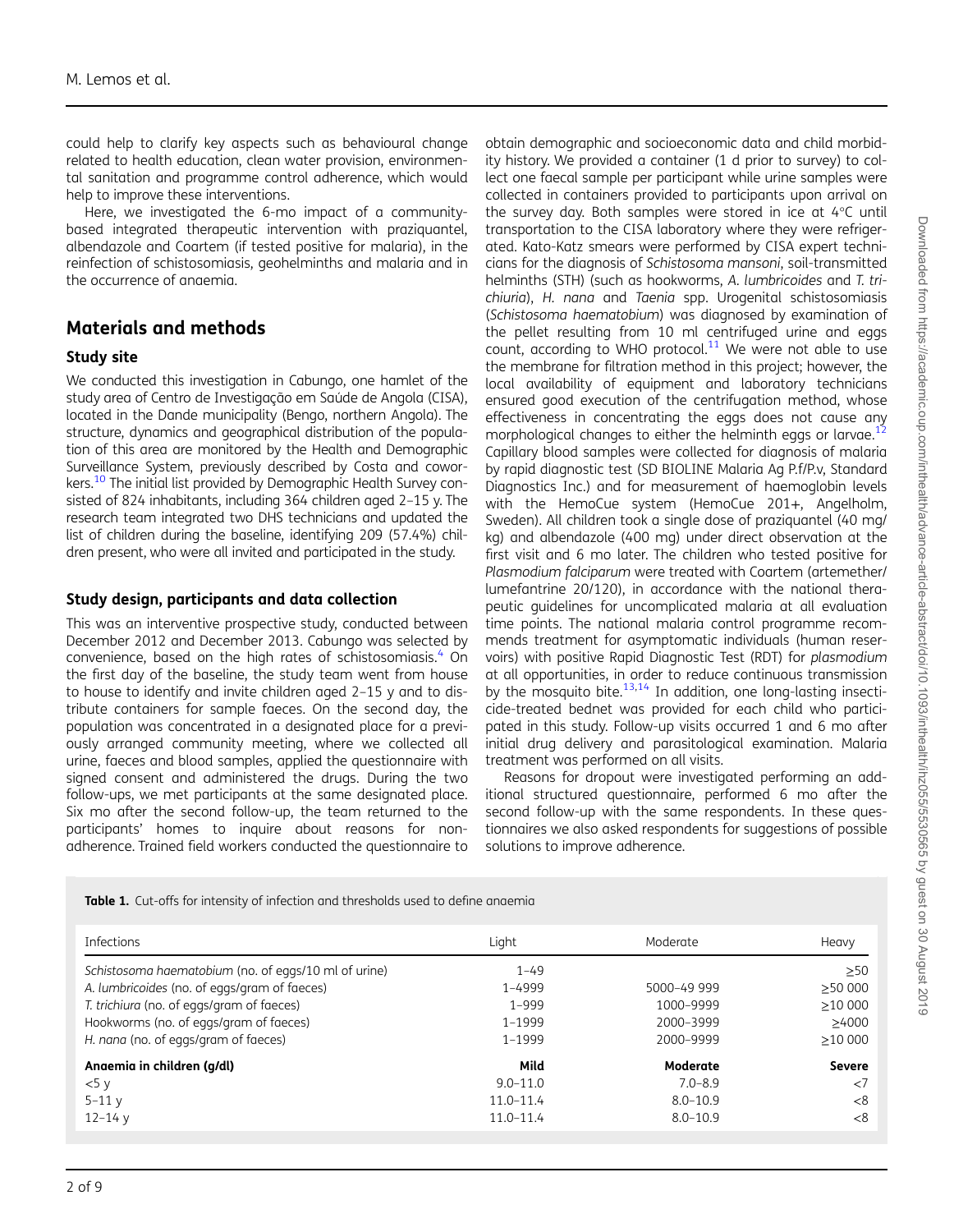### Statistical analysis

Data were entered into the CISA database and then exported to SPSS Statistics for Windows version 20.0 and R version 3.0.1 (IBM, Armonk, NY, USA). Analyses were performed to determine prevalence and intensity reduction, intensity and reinfection rates resulting from Schistosoma haematobium, geohelminths and H. nana infections, 1 and 6 mo after treatment.

Prevalences were calculated as the frequencies of the outcome over the total samples with valid results. The intensity of Schistosoma haematobium infections and of intestinal parasites was recorded according to WHO $^{15}$  $^{15}$  $^{15}$  (Table 1). Also, the age-specific severity of anaemia was defined as recommended by WHO.<sup>16,17</sup>

The prevalence reduction rate (PRR) was calculated as:

− % prevalence before the treatment

 $\cdot$   $*$  100 % prevalence after the treatment % prevalence before treatment

The intensity reduction rate (IRR) was calculated as:

− ⁎ Geometric mean of eggs before the treatment geometric mean eggs after the treatment geometric mean before the treatment <sup>100</sup>

The post-treatment reinfection rates were calculated as:

Number of children who became positive after the treatment <sub>\*100</sub> Number of children who turned negative after the treatment

 $\chi^2$  McNemar's, paired sample t and Wilcoxon related samples tests were used to compare difference in the prevalence and intensity of infections. The threshold for significant level was 0.05.

### Ethical aspects

This study was approved by the Ethical Committee of the Ministry of Health of Angola. Informed consent was obtained by signature from the parents or guardians of children. Schistosomiasis, geohelminth and malaria infections were treated. Children with anaemia were referred to the nearest healthcare centre. The project team at the study site provided education sessions for all people present and returned the results of parasitological examinations to the parents and guardians of the children who participated in the study.

## Results

In this study, we enrolled 209 children (110 boys and 99 girls aged 2–15 y, with a median age of 6 y). Those who showed no compliance to drug therapy at the baseline, failed to provide urine, faeces and blood samples, or had invalid data or examination results and refused to repeat the procedure, were excluded from the analysis. Most of these dropouts were children who cried, vomited or choked upon medication. Some did not give urine or stool samples and their parents or guardians did not bring them back to repeat the procedure. Others were absent from the residences during the study period. Exclusions, dropouts and the number of followed children are presented in Table [2.](#page-3-0)

In total, 142 lost to follow-up were questioned concerning the reasons for their absence at the evaluation time points. The main reported reason for lost to follow-up was spending school holidays in the capital for the Christmas vacation (33.1%, 47/ 142) and quarterly break (21.8%, 31/142). The other reasons were the side effects of medication reported by participants (16.2%, 23/142 and 11.3%, 16/142) and the unavailability of the caregiver to take the child to the evaluation (4.2%, 6/142 and 5.6%, 8/142) during the first and second evaluations, respectively.

About 100 respondents suggested possible solutions to improve adherence, including family counselling regarding sanitation and hygiene (45%, 45/100) and door-to-door notification of the follow-up dates (29%, 29/100).

Children within the lost to follow-up group were significantly more frequently infected with STH than children within the followed group (Table [3\)](#page-4-0); 80% of the children diagnosed with STH were lost to follow-up (p=0.010). We found no significant differences between participants and losses to follow-up among all other variables.

We investigated participants' knowledge, attitudes and practices (KAP) with regard to schistosomiasis, geohelminths and malaria and also behaviour regarding water, sanitation and hygiene (WASH) at the baseline (Table [4\)](#page-5-0). All children were reported to have contact with dams, ponds, rivers or irrigation canals, and 57.6% (114/197) of them had two or more contacts per day and were infected with Schistosoma haematobium. Water from those sources was reported to be used mainly for bathing and playing. About 39.7% of the children were reported to drink treated water, and they were significantly infected with Schistosoma haematobium (21.2%,  $p=0.001$ ) and T. trichuria  $(2.0\%$ ,  $p=0.001$ ). It was noted that  $34.0\%$  of the households had latrines; however, most latrine users had more Schistosoma haematobium (50%) than STH infections, but the difference was not significant. Correct knowledge concerning Schistosoma haematobium was significant in 17.7% ( $p = 0.001$ ) of participants infected by the disease, of whom 20.7% (p=0.001) had already urinated blood. Those that maintained contact with animals were also more infected with Schistosoma haematobium (22.7%, p=0.007).

#### Parasitological characteristics of the participants

At the baseline, 75.8% (150/198) of all children delivering urine samples presented Schistosoma haematobium. From those, 10.8% were light, and 62.7% were heavy infections. Among those providing faeces samples, 30.5% (60/197) were infected with at least one STH, 13.7% (27/197) with A. lumbricoides, 14.7% (29/197) with T. trichiura and 5.1% (10/197) with hookworms. Other helminths identified at the baseline were H. nana (10.2%, 20/197) and Strongyloides stercoralis (3.6%, 7/197). Prevalence of malaria among children successfully delivering blood samples was 6.9% (14/203).

Among the 67 children successfully completing the study of helminths infections, the prevalence of Schistosoma haematobium varied from 70.1% (47/67) to 53.7% (36/67) and 76.1% (51/67) between the baseline, first and second follow-up, respectively. This corresponded to a 23.5% PRR between the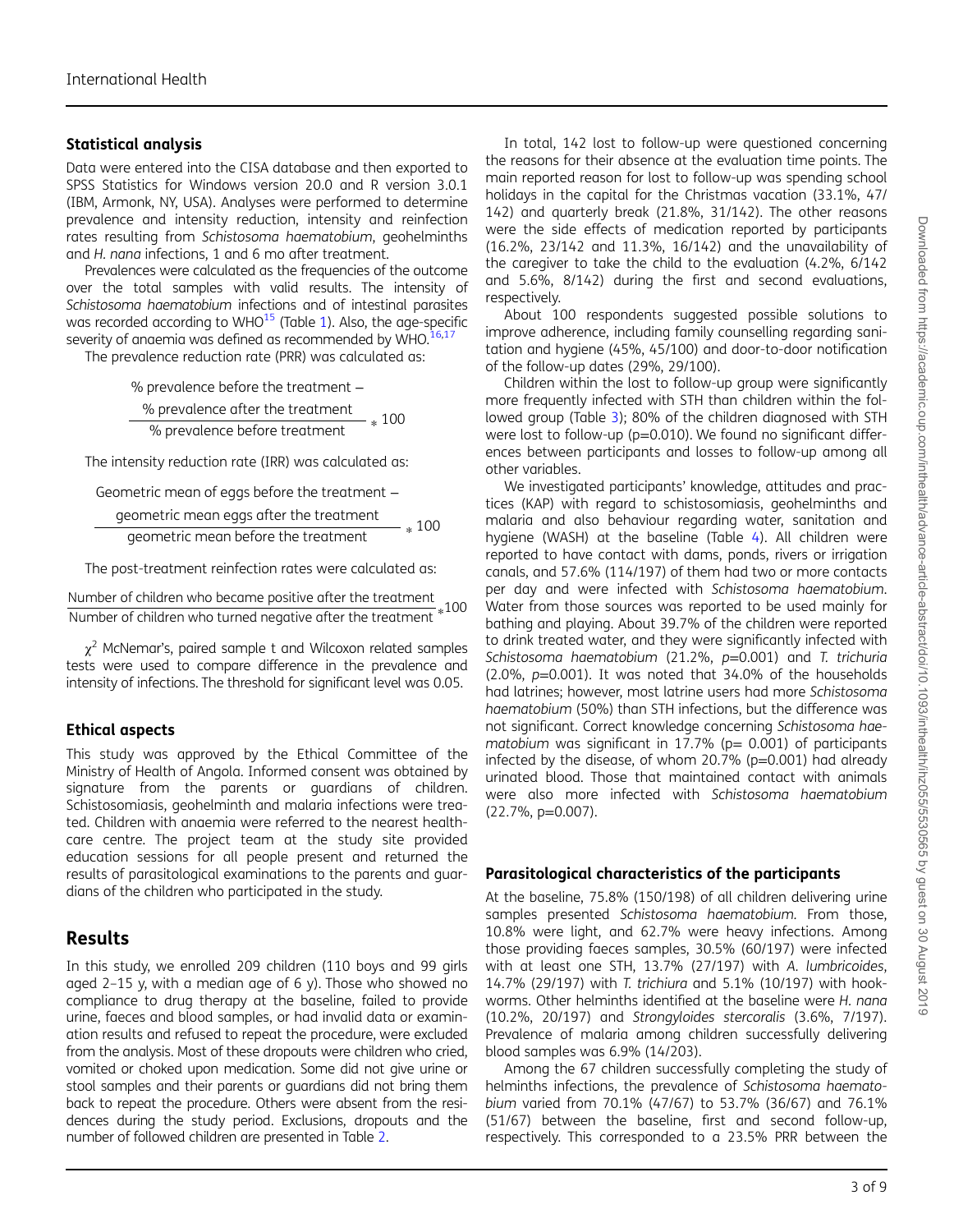| Time points                               |     | Schistosoma<br>haematobium                |                  | Soil-transmitted<br>Hymenolepis nana<br>helminths (STH) |                  | Plasmodium falciparum                     |                  | Anaemia                                     |                      |                                        |
|-------------------------------------------|-----|-------------------------------------------|------------------|---------------------------------------------------------|------------------|-------------------------------------------|------------------|---------------------------------------------|----------------------|----------------------------------------|
| Enrolled                                  |     | no. enrolled=209                          | no. enrolled=209 |                                                         | no. enrolled=209 |                                           | no. enrolled=209 |                                             | no. enrolled $= 209$ |                                        |
| Baseline (0)<br>Evaluation -<br>treatment |     | 180 29 excluded                           |                  | 178 31 excluded                                         |                  | 176 33 excluded                           |                  | 193 16 excluded                             |                      | 202 7 excluded<br>2 no data            |
|                                           |     | 11 no urine                               |                  | 12 no faeces                                            |                  | 12 no faeces                              |                  | 1 no data                                   |                      |                                        |
|                                           |     | 13 missed PZO                             |                  | 14 missed ALB                                           |                  | 16 missed PZO                             |                  | 10 previous<br>treatment                    |                      | 5 invalid data                         |
|                                           |     | 5 invalid data                            |                  | 5 invalid data                                          |                  | 5 invalid data                            |                  | 5 invalid data                              |                      |                                        |
| 1 mo post-treatment 102<br>(1)            |     | 78 excluded                               | 110              | 68 excluded                                             | 110              | 66 excluded                               | 125              | 68 excluded                                 | 133                  | 69 excluded<br>63 lost to<br>follow-up |
| Evaluation $(0) \rightarrow (1)$          |     | 17 no urine                               |                  | 8 no faeces                                             |                  | 8 no faeces                               |                  | 62 lost to follow-<br>up                    |                      | 6 invalid data                         |
|                                           |     | 58 lost to<br>follow-up<br>3 invalid data |                  | 55 lost to<br>follow-up<br>5 invalid data               |                  | 53 lost to<br>follow-up<br>5 invalid data |                  | 6 invalid data                              |                      |                                        |
| 6 mo post-treatment                       | -67 | 35 excluded                               | 67               | 43 excluded                                             | 68               | 42 excluded                               | 77               | 48 excluded                                 | 82                   | 51 excluded                            |
| (6a)                                      |     | 29 lost to<br>follow-up                   |                  | 5 no faeces                                             |                  | 5 no faeces                               |                  | 44 lost to follow-<br>up                    |                      | 47 lost to<br>follow-up                |
| Evaluation $(1) \rightarrow (6a)$         |     | 6 invalid data                            |                  | 34 lost to<br>follow-up                                 |                  | 34 lost to<br>follow-up                   |                  | 4 invalid data                              |                      | 4 invalid data                         |
| Treatment                                 |     |                                           |                  | 4 invalid data                                          |                  | 3 invalid data                            |                  |                                             |                      |                                        |
| 6 mo post-treatment 92<br>(6b)            |     | 88 excluded<br>17 no urine                | 87               | 91 excluded<br>6 no faeces                              | 86               | 90 excluded<br>6 no faeces                |                  | 100 93 excluded<br>87 lost to follow-<br>up | 105                  | 97 excluded<br>91 lost to<br>follow-up |
| Evaluation $(0) \rightarrow (6b)$         |     | 63 lost to<br>follow-up                   |                  | 82 lost to<br>follow-up                                 |                  | 80 lost to<br>follow-up                   |                  | 6 invalid data                              |                      | 6 invalid data                         |
| Treatment                                 |     | 8 invalid data                            |                  | 3 invalid data                                          |                  | 4 invalid data                            |                  |                                             |                      |                                        |

<span id="page-3-0"></span>Table 2. Exclusions and denominators used for prevalence estimation within evaluation time points

ALB, albendazole; PZQ, praziquantel; (0), baseline; (1) 1 mo; (6a), 6 mo after first treatment; (6b), 6 mo after baseline.

baseline and first follow-up (p=0.013), and to an increase of prevalence either between the first and second follow-up (PRR: 41.7%, p=0.003) but not between the baseline and second follow-up (PRR: 8.6%, p=0.424).

At the same time, 77 children were submitted to malaria RDT and the positive cases were treated by plasmodial infection. The prevalence of malaria was 9.1% (7/77), 10.4% (8/77) and 2.6% (2/77) at the three time points of the study, respectively (Table [5\)](#page-6-0).

The intensity of Schistosoma haematobium infections, 1 mo after the first administration of praziquantel, was reduced by 86.9% (p<0.001), and heavy infections dropped from 62.7 to 34.3%. However, between the first and second follow-ups, the intensity of infection increased considerably (p<0.001). At all evaluation time points, no heavy infections were observed for either STH or H. nana. Moderate infections were only observed for A. lumbricoides at the baseline, cleared after the first administration of albendazole, and for T. trichiura 6 mo after treatment.

We observed that some negative results in the baseline became positive at the first follow-up, namely, 6.0% (4/67) of Schistosoma haematobium, 3.0% (2/67) of A. lumbricoides, 4.5% (3/67) of T. trichiura, 1.5% (1/67) of hookworms, 1.5% (1/67) of H. nana and 3.9% (3/77) of P. falciparum. Reinfections at the second follow-up occurred only for Schistosoma haematobium (85.7%, 12/14) and A. lumbricoides (33.3%, 1/3).

Prevalence of anaemia among all children presenting at the baseline (Table [3\)](#page-4-0) was 76.8% (159/207, CI: 70.5 to 82.4), of which 66.7% (106/159, CI: 60.9 to 76.0) was moderate and only 3.8% (6/159, CI: 1.4 to 8.3) was severe. Among the 67 children who completed the all-infections study, 55.1% (37/67) had anaemia (of which 14, 38 and 3% was mild, moderate and severe, respectively). From the baseline to the second follow-up period, a prevalence reduction of 25.9% (p=0.230), or 55.2 to 40.9%, was observed. In the analysis of the association between anaemia and the infections studied (Table [4\)](#page-5-0), we found that moderate anaemia predominated. All cases of severe anaemia (n=6, 3.0%) and most cases of moderate anaemia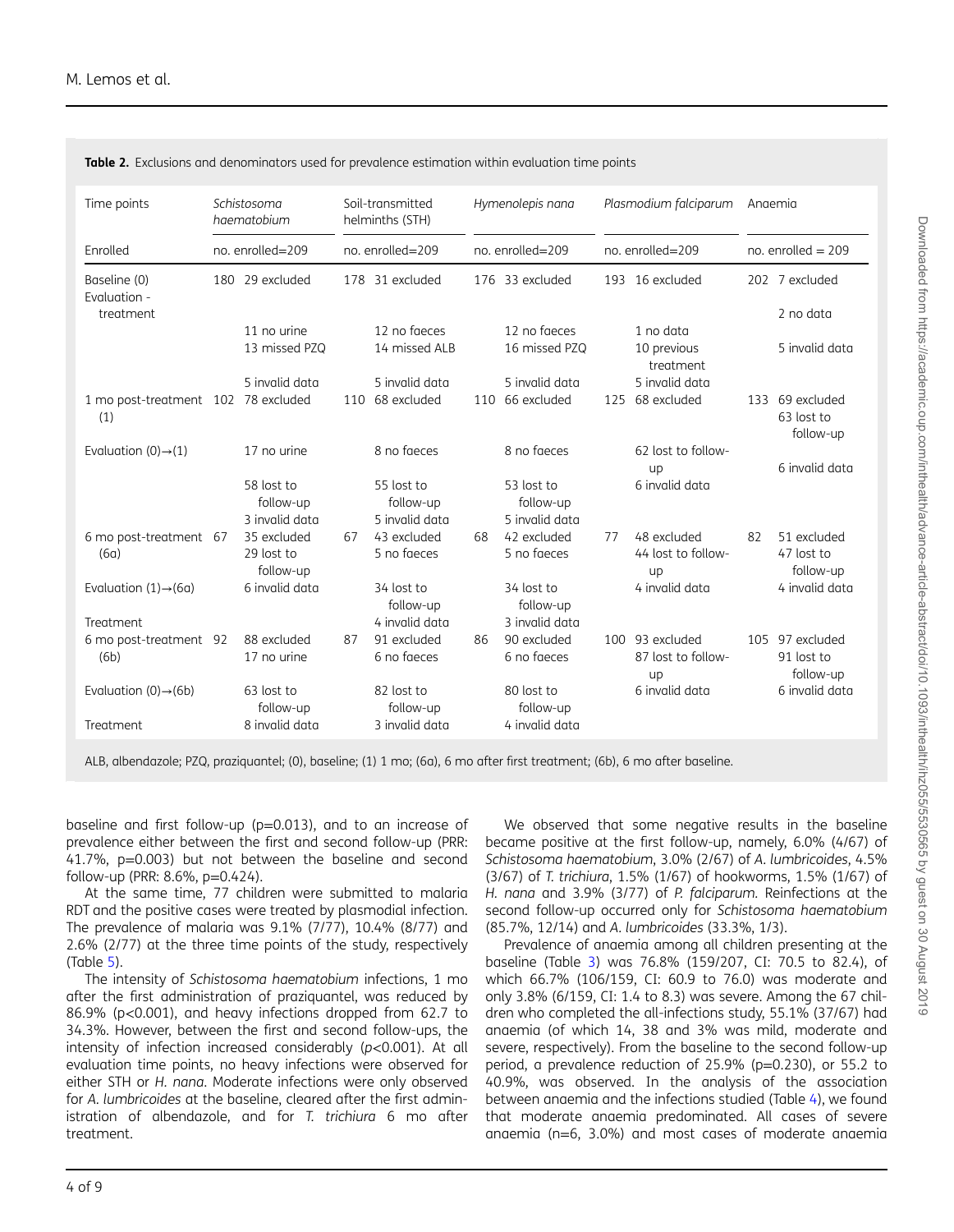| Variables                  | Baseline                      | Participants $(0\rightarrow 6)$ | Lost to follow-up $(0\rightarrow 6)$ | p-value (participants<br>vs lost to follow-up) |
|----------------------------|-------------------------------|---------------------------------|--------------------------------------|------------------------------------------------|
| Sex                        | $N = 209$                     | $N = 67$                        | $N = 142$                            |                                                |
| Male                       | 110 (52.6%, CI: 45.6 to 60.0) | 41 (37.3%, CI: 28.2 to 47.0)    | 69 (62.7%, CI: 53.0 to 71.8)         | 0.120                                          |
| Female                     | 99 (47.4%, CI: 40.4 to 54.4)  | 26 (26.3%, CI: 17.9 to 36.1)    | 73 (73.7%, CI: 63.9 to 82.1)         |                                                |
| Age                        | $N = 209$                     | $N = 67$                        | $N = 142$                            |                                                |
| Median                     | 6.0                           | 6.0                             | 6.0                                  | 0.382                                          |
| Preschool age              | 93 (44.5%, CI: 37.6 to 51.5)  | 30 (32.3%, CI: 22.9 to 42.7)    | 63 (67.7%, CI: 57.3-77.1)            | 1.000                                          |
| School age                 | 116 (55.5%, CI: 48.5-62.4)    | 37 (31.9%, CI: 23.6-41.2)       | 79 (68.1%, CI: 58.8-76.4)            |                                                |
| Attend school              | $N = 208$                     | $N=66$                          | $N = 142$                            |                                                |
| <b>No</b>                  | 116 (55.8%, CI: 48.7 to 62.6) | 40 (34.5%, CI: 25.9 to 43.9)    | 76 (65.5%, CI: 56.1 to 74.1)         | 0.419                                          |
| Yes                        | 92 (44.2%, CI: 37.4 to 51.3)  | 26 (28.3%, CI: 19.4 to 38.6)    | 66 (71.7%, CI: 61.4 to 80.6)         |                                                |
| Schistosoma<br>haematobium | $N = 198$                     | $N = 67$                        | $N = 131$                            |                                                |
| <b>No</b>                  | 48 (24.2%, CI: 18.4 to 30.8)  | 20 (41.7%, CI: 27.6 to 56.8)    | 28 (58.3%, CI: 43.2 to 72.4)         | 0.254                                          |
| Yes                        | 150 (75.8%, CI: 69.2 to 81.6) | 47 (31.3%, CI: 24.0 to 39.4)    | 103 (68.7%, CI: 60.6 to 76.0)        |                                                |
| <b>STH</b>                 | $N = 197$                     | $N=67$                          | $N = 130$                            |                                                |
| No                         | 137 (69.5%, CI: 62.6 to 75.9) | 55 (40.1%, CI: 31.9 to 48.9)    | 82 (59.9%, CI: 51.1 to 68.1)         | 0.010                                          |
| Yes                        | 60 (30.5%, CI: 24.1 to 37.4)  | 12 (20.0%, CI: 10.8 to 32.3)    | 48 (80.0%, CI: 67.7 to 89.2)         |                                                |
| H. nana                    | $N = 197$                     | $N = 68$                        | $N = 129$                            |                                                |
| <b>No</b>                  | 177 (89.8%, CI: 84.8 to 93.7) | 59 (33.3%, CI: 26.4 to 40.8)    | 118 (66.7%, CI: 59.2 to 73.6)        | 0.428                                          |
| Yes                        | 20 (10.2%, CI: 6.3 to 15.2)   | 9 (45.0%, CI: 23.1 to 68.5)     | 11 (55.0%, CI: 31.5 to 76.9)         |                                                |
| P. falciparum              | $N = 208$                     | $N = 77$                        | $N = 131$                            |                                                |
| <b>No</b>                  | 194 (93.3%, CI: 89.0 to 96.3) | 70 (36.1%, CI: 29.3 to 43.3)    | 124 (63.9%, CI: 56.7 to 70.7)        | 0.450                                          |
| Yes                        | 14 (6.7%, CI: 3.7 to 11.0)    | 7 (50.0%, CI: 23.0 to 77.0)     | 7 (50.0%, CI: 23.0 to 77.0)          |                                                |
| Anaemia                    | $N = 207$                     | $N = 82$                        | $N = 125$                            |                                                |
| No                         | 48 (23.2%, CI: 17.6 to 29.5)  | 17 (35.4%, CI: 22.2 to 50.5)    | 31 (64.6%, CI: 49.5 to 77.8)         | 0.610                                          |
| Yes                        | 159 (76.8%, CI: 70.5 to 82.4) | 65 (40.9%, CI: 33.2 to 48.9)    | 94 (59.1%, CI: 51.2 to 66.8)         |                                                |

<span id="page-4-0"></span>Table 3. Main characteristics of participants and dropouts in the study

STH, soil-transmitted helminths

(n=66, 33.3%) were infected with Schistosoma haematobium. Infections by A. lumbricoide, H. nana and P. falciparum were not found in any case of severe anaemia. We also verified that all the severe cases occurred in the preschool-age children and that they presented a slightly higher prevalence of anaemia than the school-age children (73 vs 69%).

Approximately 52% of the participants reported transient adverse events postmedication. The most mentioned were belly pain, headache, dizziness and fatigue. No cases were taken to the health facility.

## **Discussion**

Previous cross-sectional studies conducted by CISA have already reported a high prevalence of Schistosoma haematobium, STH, H. nana and P. falciparum in children within this geographical area of Angola. $3$  For the children who completed the protocol, prevalence decreased in the first month but rose again in the sixth month, being similar to the baseline.

A high loss of follow-up was observed in this study (67%), a situation common in many regions of Africa. $18$  However, the

families of dropout children recognised the benefit of the study and suggested that the research team move from house to house advising families in order to improve adherence to the study.

Controlling infections with integrated doses of praziquantel and albendazol resulted in a considerable egg reduction rate but a low reduction in Schistosoma haematobium prevalence 1 mo after treatment. Lee and coworkers<sup>19</sup> performed a similar comprehensive intervention with chemotherapy, health education and water supply, and achieved a low reduction of Schistosoma haematobium prevalence of 13.5% after 6 mo of follow-up. At the same time, more reduction was found in the village where there was a water supply.

Considering that during the duration of our study there was no supply of drinkable water, those events may suggest a continuous contact with cercarial contaminated water. We observed that almost a third of these children were highly knowledgeable about the diseases and knew that the parasites were caught in the collection of water and in the faeces or contaminated food, but they continued to go two or more times a day to the irrigation canal, lake or pond to take baths and draw water for domestic use. Although this suggests other strategies of persuasion to provide adequate  $KAP<sub>1</sub><sup>20</sup>$  $KAP<sub>1</sub><sup>20</sup>$  $KAP<sub>1</sub><sup>20</sup>$  we did not see any alternatives for them to obtain water of sufficient quantity for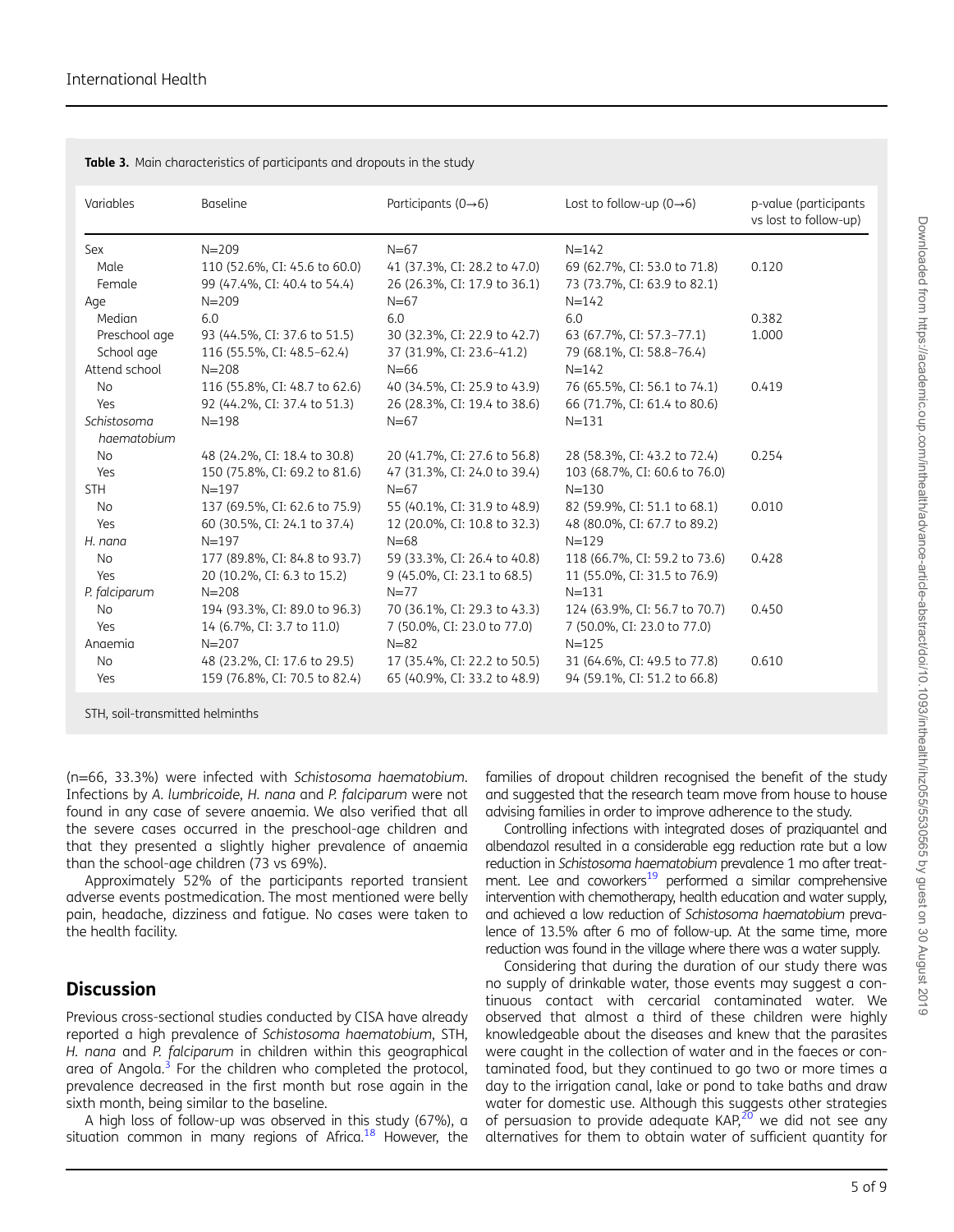| Characteristics                                                                         | Schistosoma<br>haematobium                          |       | A. lumbricoide            |                   | T. trichuria                                       |                                   | Hookworms                |          | H. nana                                            |              | P. falciparum                    |       |
|-----------------------------------------------------------------------------------------|-----------------------------------------------------|-------|---------------------------|-------------------|----------------------------------------------------|-----------------------------------|--------------------------|----------|----------------------------------------------------|--------------|----------------------------------|-------|
|                                                                                         | n(% )                                               | p     | n(%)                      | p                 | n(%)                                               | p                                 | n (%)                    | p        | n(%)                                               | p            | n (%)                            | p     |
| Overall<br>Demographic characteristics<br>Gender                                        | 197                                                 |       | 190                       |                   | 197                                                |                                   | 197                      |          | 197                                                |              | 209                              |       |
| Boys<br>Girls<br>Grouped age                                                            | 77 (38.9) 0.274<br>73 (36.9) -                      |       | 8(4.2)<br>17(8.9)         |                   | $0.027$ 17 (8.6)<br>8(4.1)                         | $\equiv$                          | $1(0.5) -$               |          | 0.092 1 (0.5) 0.297 12 (6.1) 0.058<br>$4(0.2) -$   |              | 104 (49.8) 0.448<br>$91(43.5) -$ |       |
| Preschool-age children<br>School-age children                                           | 57 (28.8) 0.013 12 (6.3)<br>93 (47.0) -             |       | 13(6.8)                   | 0.522<br>$\equiv$ | 8(4.1)<br>17 (8.6)                                 | 0.209<br>$\equiv$                 | 1(0.5) 0.447<br>3(1.5)   | $\sim$   | 9(4.6) 0.289<br>$7(3.6) -$                         |              | 89 (42.6) 0.214<br>$106(50.7)$ - |       |
| Water, sanitations and<br>hygiene practices (WASH)<br>Water contact                     |                                                     |       |                           |                   |                                                    |                                   |                          |          |                                                    |              |                                  |       |
| Once a day or less                                                                      | 36 (18.2) 0.317                                     |       | 7(3.7)                    | 0.837             | 6(3.0)                                             |                                   | $0.818$ 1 (0.5) 0.967    |          | 2(1.0) 0.202                                       |              | 4(1.9)                           | 0.741 |
| Twice a day or more                                                                     | $114(57.6)$ -                                       |       | 18 (9.5)                  | $\sim$            | 19 (9.6)                                           | $\equiv$                          | 3(1.5)                   | $\sim$   | 14(7.1)                                            | $\sim$       | 10(4.8)                          |       |
| Drinking treated water<br>(with lye, alum or boiling)                                   | 42 (21.2) 0.001 13 (6.8)                            |       |                           | 0.060             | 4(2.0)                                             | 0.029                             | $\overline{0}$           | $\equiv$ | $6(3.0)$ 0.864                                     |              | 71 (36.0) 0.520                  |       |
| Use of latrine                                                                          |                                                     |       | 99 (50.0) 0.335 22 (11.6) |                   | $0.996$ 16 (8.1)                                   |                                   | $0.996$ 4 (2.0) 0.129    |          | 9(4.6) 0.503                                       |              | 7(3.3)                           | 0.221 |
| Hand washing after<br>defecation                                                        | 48 (24.2) 0.713                                     |       | 6(3.2)                    |                   | 0.482 10 (5.1)                                     |                                   | 0.240 2 (1.0) 0.376      |          |                                                    | 7(3.6) 0.209 | 7(3.3)                           | 0.103 |
| Use of soap in hand<br>washing                                                          | 19(5.1)                                             | 0.528 | 3(1.6)                    | 0.154             | 1(0.5)                                             | $0.712 \quad 0$                   |                          |          | $\mathbf 0$                                        |              | $\mathbf{0}$                     |       |
| Knowledge, attitude and<br>practices (KAP)                                              |                                                     |       |                           |                   |                                                    |                                   |                          |          |                                                    |              |                                  |       |
| Knowledge of<br>schistosomiasis                                                         | 35 (17.7) 0.001                                     |       | 8(4.2)                    | 0.947             | 7(3.6)                                             |                                   | 0.029 1 (0.5) 0.186      |          | $5(2.5)$ 0.975                                     |              | 4(1.4)                           | 0.226 |
| Already urinated blood                                                                  | 41 (20.7) 0.001 11 (5.8)                            |       |                           |                   | $0.538$ 11 (5.6)                                   |                                   | 0.630 1 (0.5) 0.547      |          | 7 (3.6) 0.723                                      |              | 6(2.9)                           | 0.774 |
| Have been treated for<br>schistosomiasis                                                | 68 (34.3) 0.069 18 (9.5)                            |       |                           | 0.013             | 9(4.6)                                             |                                   | $0.111$ 3 (1.5) $0.327$  |          | 9(4.6) 0.647                                       |              | 6(2.9)                           | 0.542 |
| Knowledge of the<br>intestinal parasites                                                | 19 (9.6)                                            | 0.162 | 4(2.1)                    | 0.397             | 1(0.5)                                             |                                   | 0.223 1 (0.5) 0.375      |          | 2(1.0) 0.860                                       |              | 4(1.9)                           | 0.038 |
| Already had blood in the<br>stool                                                       | 103 (52.0) 0.162 18 (9.5)                           |       |                           |                   | $0.862$ 17 (8.6)                                   |                                   |                          |          | 0.672 3 (1.5) 0.878 12 (6.1) 0.751                 |              | 10(4.8)                          | 0.943 |
| Have been treated for STH<br>Usually have contact with<br>animals (dog, cat,<br>monkey) | 122 (61.6) 0.519 19 (10.0) 0,393<br>45 (22.7) 0.007 |       | 5(2.6)                    | 0.478             | 16(8.1)<br>8(4.1)                                  |                                   | 0.539 1 (0.5) 0.931      |          | 0.008 3 (1.5) 0.679 12 (6.1) 0.393<br>3(1.5) 0.443 |              | 161 (77.0) 0.763<br>2(1.0)       | 0.209 |
| Knowledge of malaria                                                                    | 9(4.5) 0.629                                        |       | 2(1.1)                    | 0.612             | $\mathbf 0$                                        | $\equiv$                          | 1(0.5) 0.088             |          | $\mathbf 0$                                        |              | 9(4.3)                           | 0.118 |
| They slept last night under 124 (62.6) 0.823 20 (10.5)<br>bednets                       |                                                     |       |                           |                   | 0.709 23 (11.7) 0.210 4 (2.0) 0.365 14 (7.1) 0.635 |                                   |                          |          |                                                    |              | 12(5.7)                          | 0.799 |
| Anaemia                                                                                 |                                                     |       |                           |                   |                                                    |                                   |                          |          |                                                    |              |                                  |       |
| Mild<br>Moderate<br>Severe                                                              | 33 (16.7) 0.160<br>$66(33.3) -$<br>6(3.0)           |       | 7(3.7)<br>13 (6.8)<br>0   | $\overline{a}$    | 6(3.0)<br>15 (7.6)<br>1(0.5)                       | $0.194$ 0<br>$\equiv$<br>$\equiv$ | $2(1.0) -$<br>$1(0.5) -$ | $\equiv$ | $6(3.0)$ $0.104$<br>$3(1.5) -$<br>0                |              | 2(1.0)<br>10(4.8)<br>0           |       |
| STH, soil-transmitted helminths                                                         |                                                     |       |                           |                   |                                                    |                                   |                          |          |                                                    |              |                                  |       |

<span id="page-5-0"></span>Table 4. Baseline demographic and knowledge, attitudes and practices regarding infections

households, or to use only family or community latrines in order to leave the main places where they become infected. We found significant associations of Schistosoma haematobium with school-age children (p=0.013), drinking water (p=0.001), knowledge, blood in urine and contact with animals (p=0.001) and A. lumbricoides associated with girls (p=0.027).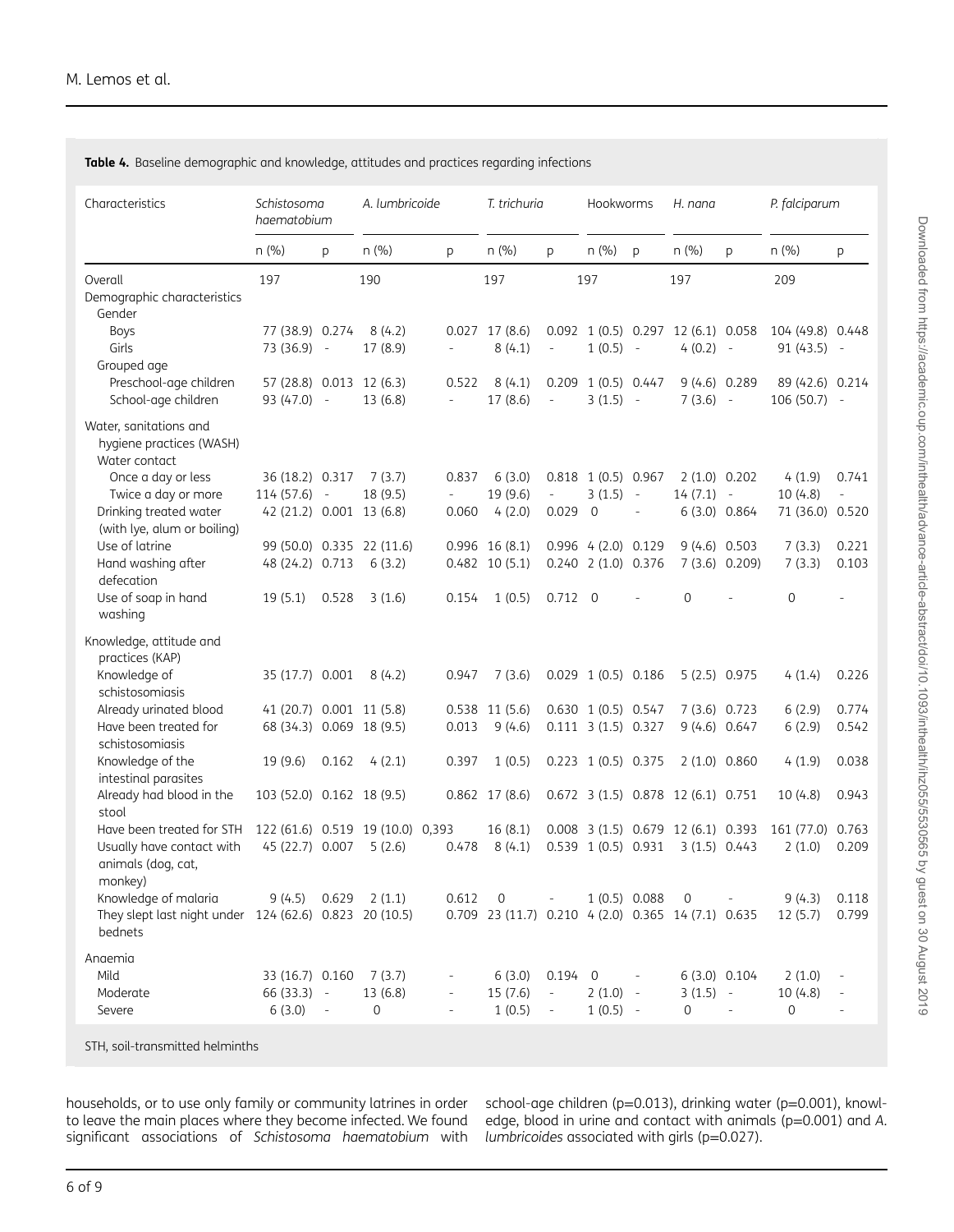<span id="page-6-0"></span>**Table 5.** Effect of the intervention on the occurrence of the parasites in children completing the study

| Indicators                                        | Schistosoma<br>haematobium (N=67) | $STH (N=67)$       |                    | H. nana             | P. falciparum      |                    |
|---------------------------------------------------|-----------------------------------|--------------------|--------------------|---------------------|--------------------|--------------------|
|                                                   |                                   | A. lumbricoides    | T. trichiura       | Hookworms           | $(N=67)$           | $(N=77)$           |
| Baseline pretreatment (0)                         |                                   |                    |                    |                     |                    |                    |
| No. of children infected                          | 47                                | 4                  | 6                  | $\overline{2}$      | 9                  | $\overline{7}$     |
| Prevalence: % (95% CI)                            | 70.1 (57.7 to 80.7)               | 6.0 (1.7 to 14.6)  | 9.0 (3.4 to 18.5)  | 3.0 (0.4 to 10.4)   | 13.4 (6.2 to 23.6) | 9.1 (3.7 to 17.8)  |
| Infection level: % (95% CI)                       |                                   |                    |                    |                     |                    |                    |
| Light                                             | 7.5 (2.5 to 16.6)                 | 1.5(0.0 to 8.0)    | 9.0 (3.4 to 18.5)  | $3.0$ (0.4 to 10.4) | 13.2 (6.2 to 23.6) |                    |
| Moderate                                          |                                   | 4.5 (0.9 to 12.5)  | 0                  | 0                   | $\Omega$           |                    |
| Heavy                                             | 62.7 (41.3 to 87.5)               | $\Omega$           | $\Omega$           | $\Omega$            | $\Omega$           |                    |
| GM eggs count (95% CI)                            | 498 (312 to 795)                  | 4413 (11 to 13145) | 168 (60 to 366)    | 55 (48 to 61)       | 93 (72 to 117)     |                    |
| 1 mo post-treatment (1)                           |                                   |                    |                    |                     |                    |                    |
| No. of children infected                          | 36                                | $\overline{2}$     | 4                  | $\mathbf 1$         | $\mathbf{1}$       | 8                  |
| Prevalence: % (95% CI)                            | 53.7 (41.1 to 66.0)               | 3.0 (0.4 to 10.4)  | 6.0 (1.7 to 14.6)  | 1.5(0.0 to 8.0)     | 1.5 (0.0 to 7.9)   | 10.4 (4.6 to 19.4) |
| Infection level: % (95% CI)                       |                                   |                    |                    |                     |                    |                    |
| Light                                             | 19.4 (10.8 to 30.9)               | 3.0 (0.4 to 10.4)  | 6.0 (1.7 to 14.6)  | 1.5(0.0 to 8.0)     | 1.5 (0 to 7.9)     |                    |
| Moderate                                          |                                   | $\Omega$           | $\Omega$           | 0                   | $\Omega$           |                    |
| Heavy                                             | 34.3 (23.2 to 46.5)               | $\Omega$           | $\Omega$           | $\Omega$            | $\Omega$           |                    |
| GM eggs count (95% CI)                            | 65 (50 to 84)                     | 51 (0 to 134)      | 269 (120 to 437)   | $24^{3}$            | $24^{3}$           |                    |
| PRR $(0\rightarrow 1)$ : % (p-value) <sup>1</sup> | 23.5 (0.013)                      | 50.0 (0.688)       | 33.3 (0.727)       | 50.0 (1.000)        | 88.6 (0.021)       | $-14.3(1.000)$     |
| ERR (0-1): % (p-value) <sup>2</sup>               | $86.9$ (< $0.001$ )               | 98.8 (0.356)       | 60 (0.626)         |                     |                    |                    |
| New cases in %                                    | 6.0(4/67)                         | 3.0(2/67)          | 4.5(3/67)          | 1.5(1/67)           | 1.5(1/67)          | 3.9(3/77)          |
| 6 mo post-treatment (6)                           |                                   |                    |                    |                     |                    |                    |
| No. of children infected                          | 51                                | 3                  | $\overline{2}$     | $\Omega$            | 8                  | $\overline{2}$     |
| Prevalence: % (95% CI)                            | 76.1 (64.1 to 85.7)               | 4.5 (0.9 to 12.5)  | 3.0 (0.4 to 10.4)  | $0.0$ (0.0 to 5.4)  | 11.9 (5.2 to 21.9) | 2.6 (0.3 to 9.1)   |
| Infection level: % (95% CI)                       |                                   |                    |                    |                     |                    |                    |
| Light                                             | 11.9 (5.3 to 22.2)                | 4.5 (0.9 to 12.5)  | $1.5$ (0.0 to 8.0) | 0                   | 11.8 (5.2 to 21.9) |                    |
| Moderate                                          |                                   | $\Omega$           | $1.5$ (0.0 to 8.0) | 0                   | $\Omega$           |                    |
| Heavy                                             | 64.2 (42.5 to 89.2)               | $\Omega$           | $\Omega$           | $\mathbf 0$         | $\Omega$           |                    |
| GM eggs count (95% CI)                            | 252 (162 to 391)                  | 477 (24 to 1320)   | 344 (192 to 509)   | $0^3$               | 115 (86 to 150)    |                    |
| PRR $(1\rightarrow 6)$ : % (p-value) <sup>1</sup> | $-41.7(0.003)$                    | $-50.0(1.000)$     | 50.0 (0.625)       | 100                 | $-686.7(0.039)$    | 75.0 (0.109)       |
| PRR (0 $\rightarrow$ 6): % (p-value) <sup>1</sup> | $-8.6(0.424)$                     | 25.0 (1.000)       | 66.7 (0.289)       | 100                 | 10.6 (1.000)       | 71.4 (0.180)       |
| ERR (1 $\rightarrow$ 6): % (p-value) <sup>2</sup> | $-287.2$ ( $< 0.001$ )            | $-835.3(0.357)$    | 28.0 (0.626)       |                     |                    |                    |
| ERR (0 $\rightarrow$ 6): % (p-value) <sup>2</sup> | 49.4 (0.986)                      | 89.2 (0.411)       | $-104.8$           |                     | $-23.7(0,210)$     |                    |
| Reinfection in %                                  | 85.7 (12/14)                      | 33.30 (1/3)        | 0.0(0/5)           | 0.0(0/2)            | 0.0(0/9)           | 40.0(2/5)          |

ERR, eggs reduction rate; GM, geometric mean of eggs count per 10 ml urine or 1 g of faeces in positive cases; PRR, prevalence reduction rate: (0→1) baseline to 1 mo, (1→6) 1 to 6 mo and (0→6) baseline to 6 mo after treatment.

 $^{\rm 1}$ McNemar test;  $^{\rm 2}$ paired sample t test;  $^{\rm 3}$ number of eggs.

International Health International Health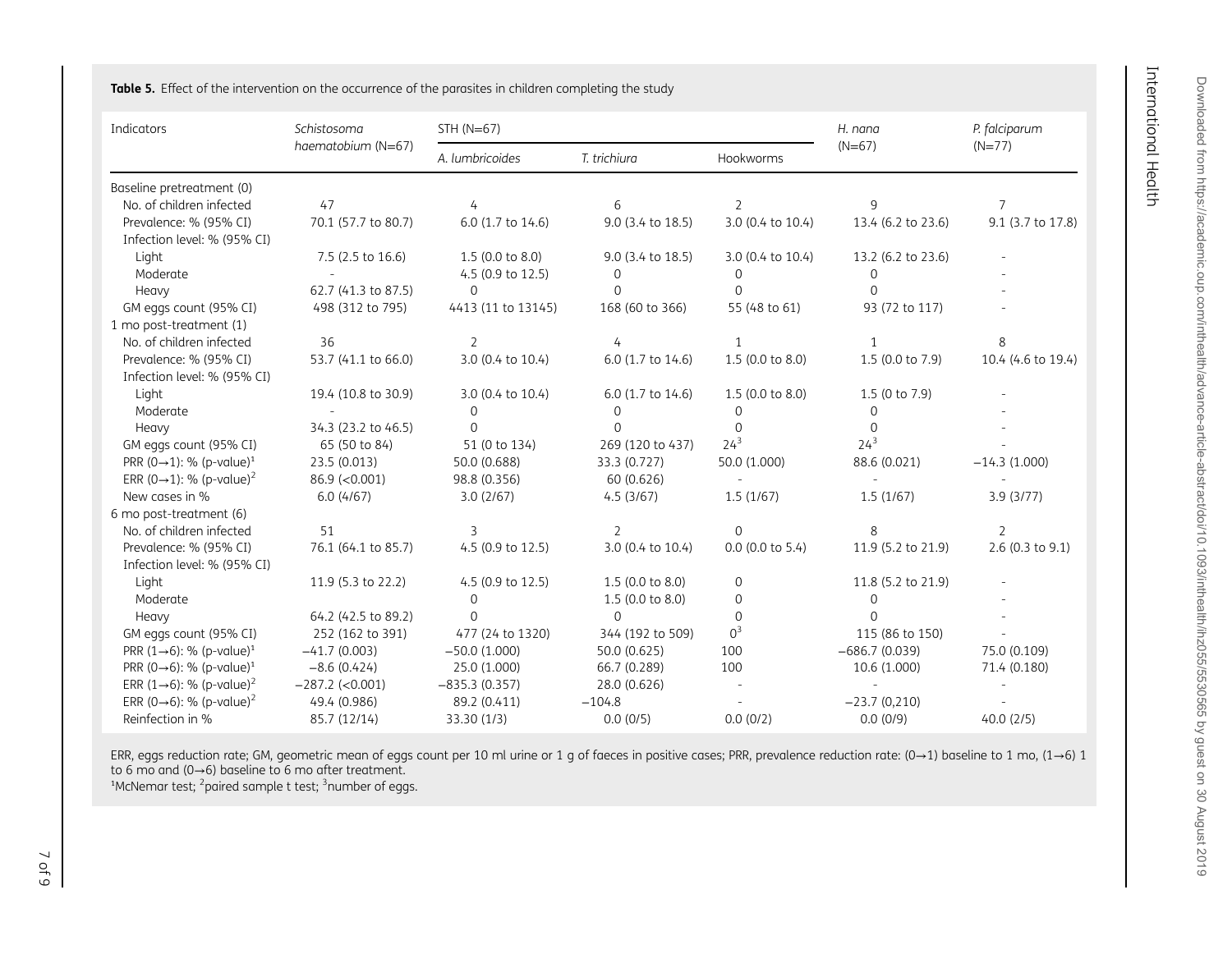<span id="page-7-0"></span>In addition, 1 mo after the integrated drug administration, we observed a reduction in the prevalence of A. lumbricoides, T. trichiura, hookworms and H. nana (only statistically significant for H. nana). Despite not being statistically significant, the intensity of infections in those children remaining infected with A. lumbricoides and T. trichiura also decreased and moderate infections of A. lumbricoides were cleared, results that are concordant with other studies showing that albendazole successfully lowers the intensity of those infections.<sup>21,22</sup> However, 3.0, 4.5, 1.5 and 1.5% of new A. lumbricoides, T. trichiura, hookworms and H. nana infections were observed, respectively, suggesting possible contact between children and contaminated environments, food and/or water between evaluation time points. This hypothesis is reinforced by the reinfection rates observed for A. lumbricoides and its consequent prevalence increase 6 mo after treatment. Similarly, and despite no reinfection with H. nana being observed at the end of the study, a significant prevalence increase was also verified for hymenolepiasis.

In the present study, it appears that both praziquantel and albendazole presented some apparent failure or low effectiveness in the treatment of the studied infections. A change in the prescription pattern of praziquantel should also be considered, as it was suggested that a single treatment regimen of praziquantel may be unable to clear immature stages of Schistosoma haematobium.<sup>[21](#page-8-0)-[23](#page-8-0)</sup> Further investigation discriminating between reinfections and recurrent infections would help clarify these matters. Additionally, it must also be considered that a long prepatent period (approximately 6–8 wk) was reported for Schistosoma haematobium, in which eggs may continue to be released from tissues, even after the clearance of the worms. $24$  This could lead to the overestimation of positive cases and thus influence the results presented here.

Further studies are recommended in the case of a modest reduction in helminth infection observed after taking albenda-zole drugs.<sup>[25](#page-8-0)-[27](#page-8-0)</sup>

Regarding P. falciparum, the prevalence increased from baseline to first follow-up, with 3.9% of new cases, but decreased after the second follow-up, where 40% of reinfections were observed. This prevalence variation is certainly associated with seasonality of malaria risk since the first follow-up was at the peak of the risk season for malaria. The treatment of malaria was performed in this study for ethical reasons and the evolution of its prevalence was subject to several biases, such as seasonality. Moreover, the distribution of bednet in the baseline could be a potential confounder when evaluating the effect of the intervention.

Prevalence of anaemia at the baseline, among the 67 children who completed the study, was very high (82.0%). This prevalence reduced, but not significantly. All cases of anaemia were infected with Schistosoma haematobium and this infection was the only one found in cases of severe anaemia. In fact, A. lumbricoide, H. nana and P. falciparum were not found in any severe case. We attributed the strong influence of Schistosoma haematobium to the occurrence or severity of anaemia, as described in other studies, but other causes of anaemia were not investigated in this study.<sup>[3](#page-8-0)</sup>

Participants in this study reported transient cases of medication side effects that usually occur with this type of intervention. $^{28}$  $^{28}$  $^{28}$ 

A limitation of this study is the absence of some parasitological examinations (that should be carried out on at least three urine and faeces samples collected on different days),

which would allow a better estimation of the intensity of the infection, also enabling the variability described in the excretion of eggs during the day to be overcome. On the other hand, recurrent infections and reinfections weren't discriminated here.

In Angola, historical annual deworming with albendazole was performed in schools and reported cases of haematuria were treated in health units. Consequently, a low therapeutic coverage was reported regarding the goals recommended by WHO for the Africa region.<sup>[29](#page-8-0)</sup> The strategic plan for neglected tropical diseases 2012–2015 included in the new National Sanitary Development Plan already foresees the adoption of integrated preventive chemotherapy with distribution of praziquantel, albendazole and ivermectin in campaigns of deworming, to reach a therapeutic coverage of 80–100% in school-age children and 70–95% in communities between 2017–2021, in line with WHO recommendations. $30$  Thus, we believe that this study highlights some key aspects that should be considered in order to maximise the effectiveness of future approaches in the Angolan context, such as the strategy and monitoring of mass drug administration, environmental and health education for behavioural change, provision of drinking water for hygiene and sanitation in communities.

Longitudinal studies have reported many losses in these settings, but we were able to show that mass drug administration for control of schistosomiasis and STH presents low effectiveness, that reinfections occur rapidly and that stand alone anthelmintic therapy is not a sustainable choice. In the context of our country, drug effectiveness should be studied for its suitability.

Authors' contributions: ML, SN, MB, HB and PS conceived and designed the study. CM, ML, MB performed the experiments. ML, SM, CM, MB and CF analyse the data and wrote the paper. All author read and approved the final manuscript.

Acknowledgements: We are especially grateful to all CISA technicians for their outstanding contribution to this project. Susana Nery and Miguel Brito acted as equivalent co-senior authors.

Funding: This work was supported by the promoters of the Centro de Investigação em Saúde de Angola—Camões—Institute for Cooperation and Language, Calouste Gulbenkian Foundation, Bengo Provincial Government and the Ministry of Health of Angola, none of whom played a role in either the design of the study or in interpreting the findings.

Competing interests: None declared.

**Ethical approval:** The authors assert that all procedures contributing to this work comply with the ethical standards of the relevant national and institutional committees on human experimentation and with the Helsinki Declaration of 1975, as revised in 2008.

#### References

- 1 Hotez PJ, Brindley PJ, Bethony JM, et al. Helminth infections: the great neglected tropical diseases. J Clin Invest. 2008;118(4):1311–21.
- 2 Herricks JR, Hotez PJ, Wanga V, et al. The global burden of disease study 2013: What does it mean for the NTDs? PLoS Negl Trop Dis. 2017;11(8):e0005424.